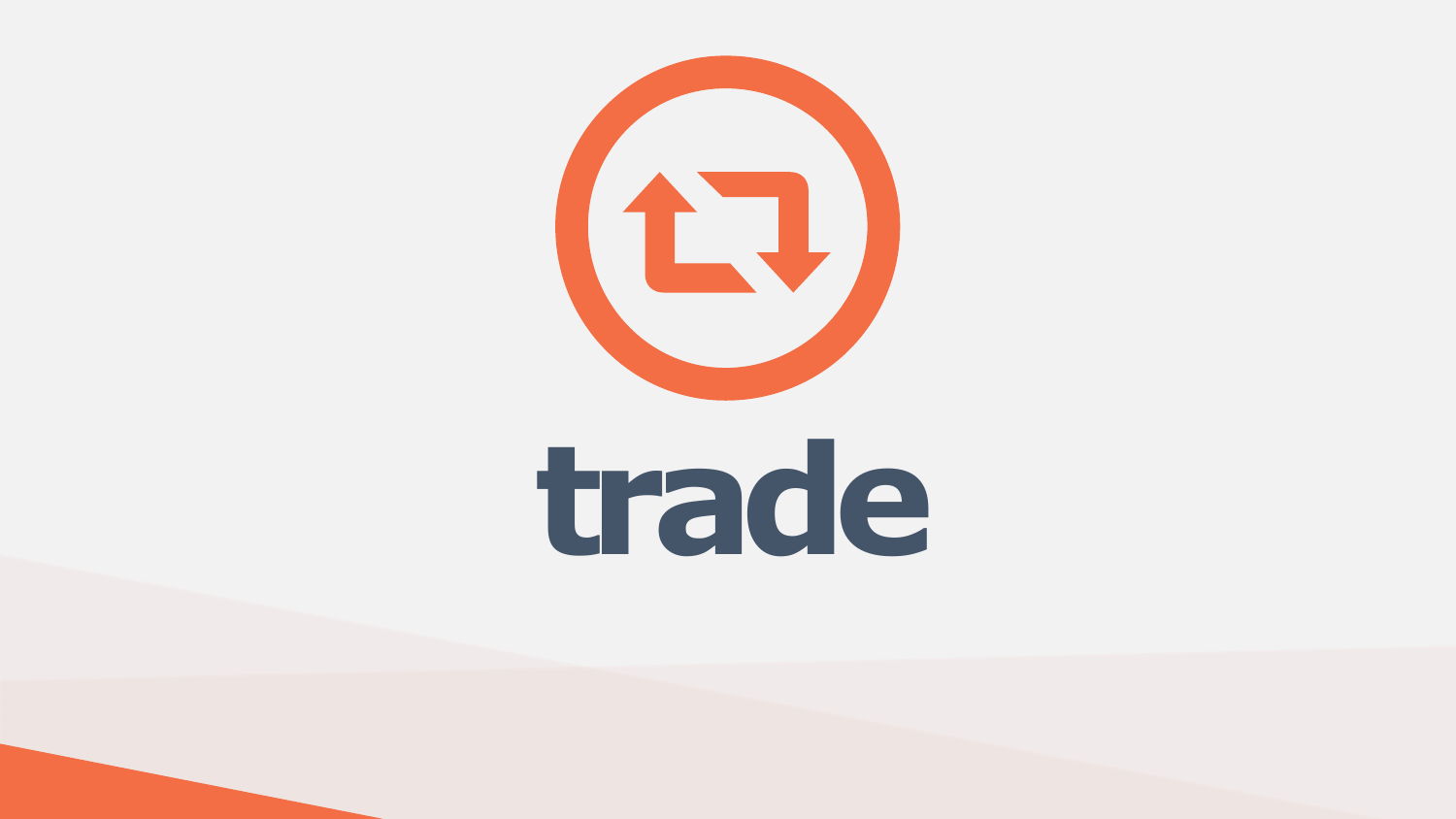

*- Trade Data Online, February 2021*







*- Alberta Agriculture, 2019*



*- Global Affairs Canada, September 2020*

Calgary's financial services sector handles **9.5 per cent of global energy M&A deal volume and 17 per cent of their total value**



*- Five-Year Average, Bloomberg Data, 2012-2016*



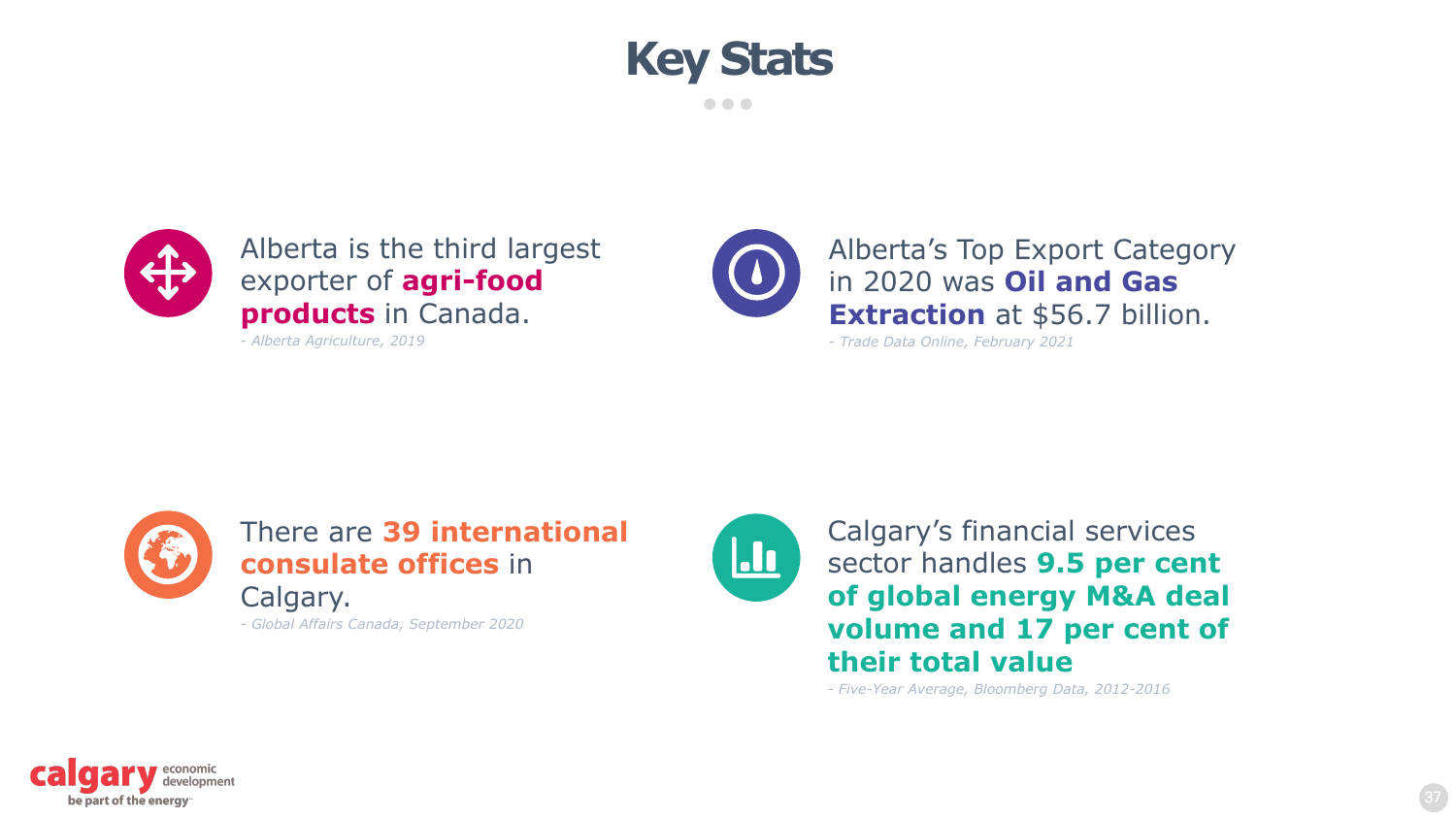

### Top 5 Export Categories (NAICS)





| Top 5 Export Categories (NAICS)          | CAD\$ billion |
|------------------------------------------|---------------|
| Oil and Gas Extraction                   | \$56.66       |
| Petroleum Refineries                     | \$3.45        |
| Resin and Synthetic Rubber Manufacturing | \$3.40        |
| <b>Animal Processing</b>                 | \$3.31        |
| <b>Wheat Farming</b>                     | \$2.33        |
| Top 5 Export Countries                   |               |
| <b>United States</b>                     | \$77.57       |
| China                                    | \$4.55        |
| Japan                                    | \$2.02        |
| <b>Mexico</b>                            | \$0.84        |
| South Korea                              | \$0.57        |

# **Alberta Exports** •••

## **2020**

*Source: Industry Canada - Trade Data Online, May 2021*